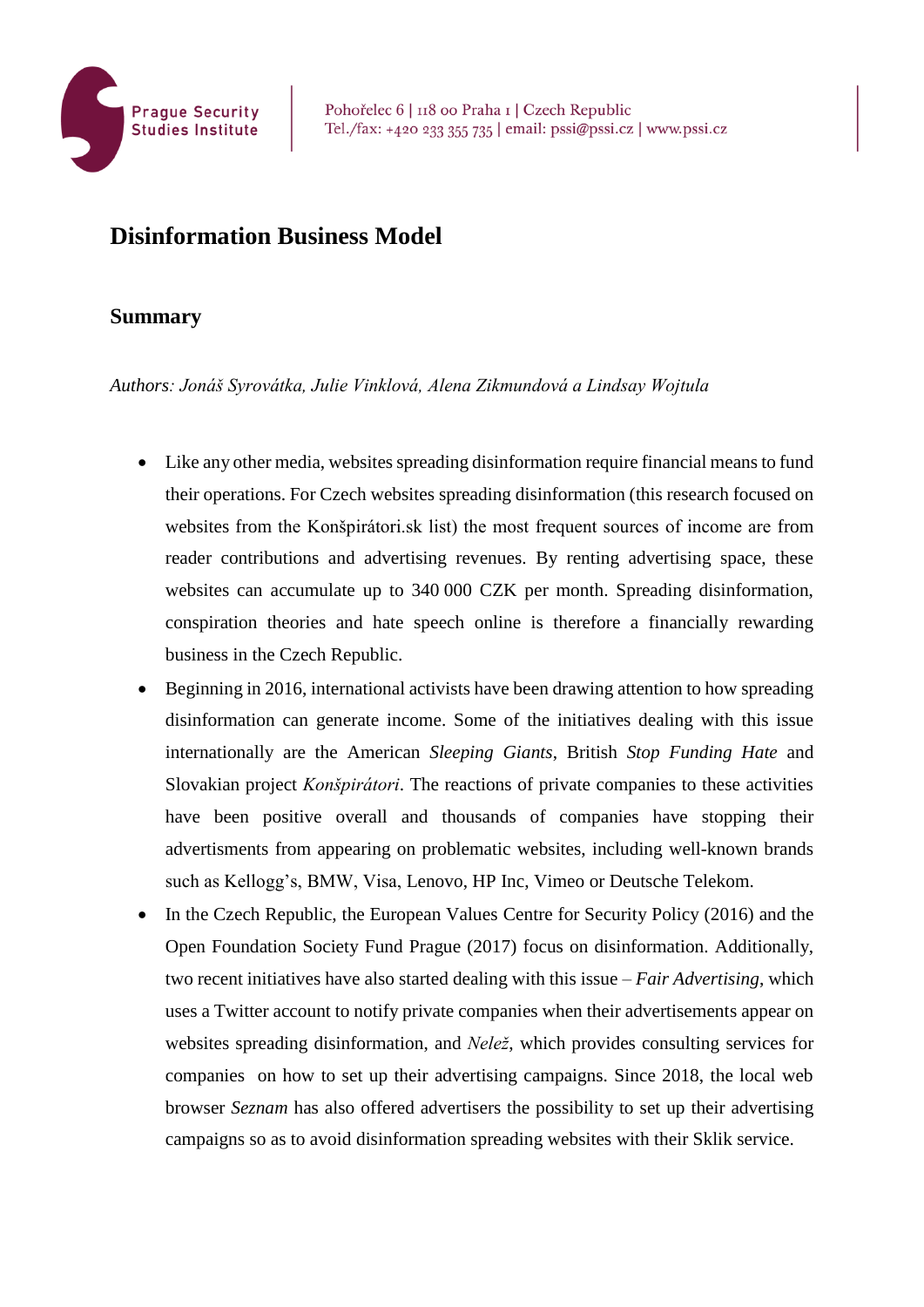- Some well-known companies operating in the Czech Republic have publicly committed to stopping their advertisements from appearing on websites spreading disinformation, such asthe language school James Cook Languages, Česká spořitelna Bank, T – Mobile, Vodafone or Nestlé. However, data from the first three months of the Fair Advertising project suggests that the awareness of this issue remains limited since only one fifth of the companies contacted through the project reacted to notifications that their advertisements were being displayed on disinformation websites.
- The study assumed that the motivation of people operating websites spreading disinformation is not uniform. Within the study, a newly designed classification was applied to 54 active Czech websites from the list of the Konšpirátori initiative. This classification not only focused on the content (which had been the case for previously published studies), but also took into consideration the motivations of those operating the websites, derived specifically from their business model. Within this classification system, the following categories are defined as:
	- o *Esoteric* websites focused primarily on health and lifestyle topics; established to channel the beliefs of the individuals operating it. Thereis only one website from the list of the Konšpirátori initiative that falls into this category.
	- o *Healers*  websites focused primarily on health and lifestyle topics; established to generate profit or support other profit-generating activities of the individuals operating it; 13 websites from the list of the Konšpirátori initiative fall into this category.
	- o *Preachers*  websites focused mostly on socio-political topics; created to spread specific ideologies (or propaganda); 31 websites from the list of the Konšpirátori initiative fall into this category.
	- o *Businessmen* websites focused mostly on socio-political topics; created to generate profit; 9 websites from the list of the Konšpirátori initiative fall into this category.
- The authors believe that research should be focused primarily on websites under the category of *Businessmen* (specifically, the following websites have been identified: AC24, Bez politické korektnosti, Časopis Šifra, Česko aktuálně, Důležité24, Lajkit,